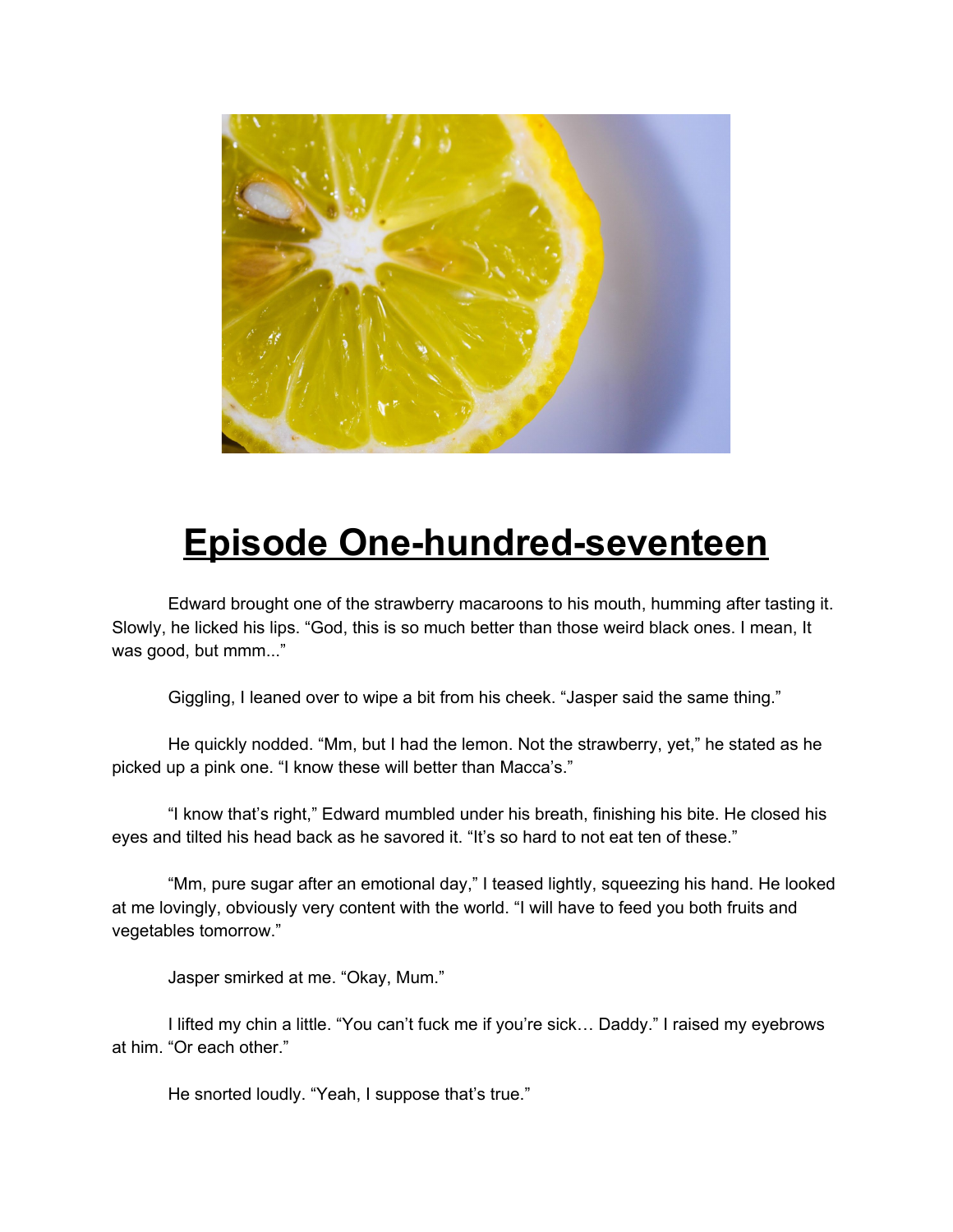"Lucky for me, we're well enough right now," Edward stated as he stood to his feet. Our boyfriend laughed as he was tugged out of his chair. "Do you know how hard it is not to just throw one of you over my shoulder and march off towards the bedroom?"

I took his offered hand. "It surprises me that you were able to hold back, to be honest. I fully expected you to."

"Me too, actually." Jasper chuckled a little meanly with a tiny smirk on his lips. "I figured it would be you in that outfit when he first got here, though. I picked it out, and I can hardly keep my hands to myself. Especially when I know what's underneath."

Edward turned his gaze back to him before looking at me once more. "What's underneath?"

Tauntingly slow, I moved my palms over his chest. "Something you've never seen me wear before. It was one of my kinky Sunday purchases."

He looked between us and I saw him make a decision behind his beautiful eyes. Without saying another word, he bent forward and wrapped his arms around Jasper's thighs. Hauling him over his shoulder, he took my hand and started to hurry to our room. I laughed at him and his silliness.

"You know," Jasper began loudly, his voice funny. He grabbed his bottom in great big fistfuls, sighing to himself. "I was going to whinge a bit about being manhandled. But damn your ass. I'm going to fuck it so good tonight." I could see the hair on Edward's arms stand up as a visible shudder ripped through his body. He stopped in the middle of the hallway. Our boyfriend gave him a hard swat to get him moving again.

Edward threw him onto the bed and crawled on top a second later to kiss him furiously. I giggled as I watched from the doorway. Jasper tossed off his t-shirt so that he could run his fingers over our boyfriend's beautiful chest. He was trying to undo the buttons of his shirt as fast as possible but was fumbling. Walking to the drawer of fun, I pulled out a couple of bottles of lube and some condoms to have ready before sitting on the edge of the mattress. I knew the night wasn't about me, and I was just glad to watch.

Jasper looked over with a lazy smile, reaching out his muscular arm to me. I crawled to him and laid at an angle.

"So, how much fun did you two have without me today, hm?" Edward demanded teasingly, kissing his neck as he finally managed to open the shirt.

"We couldn't play without you," I responded, stroking his soft red hair. "Not today."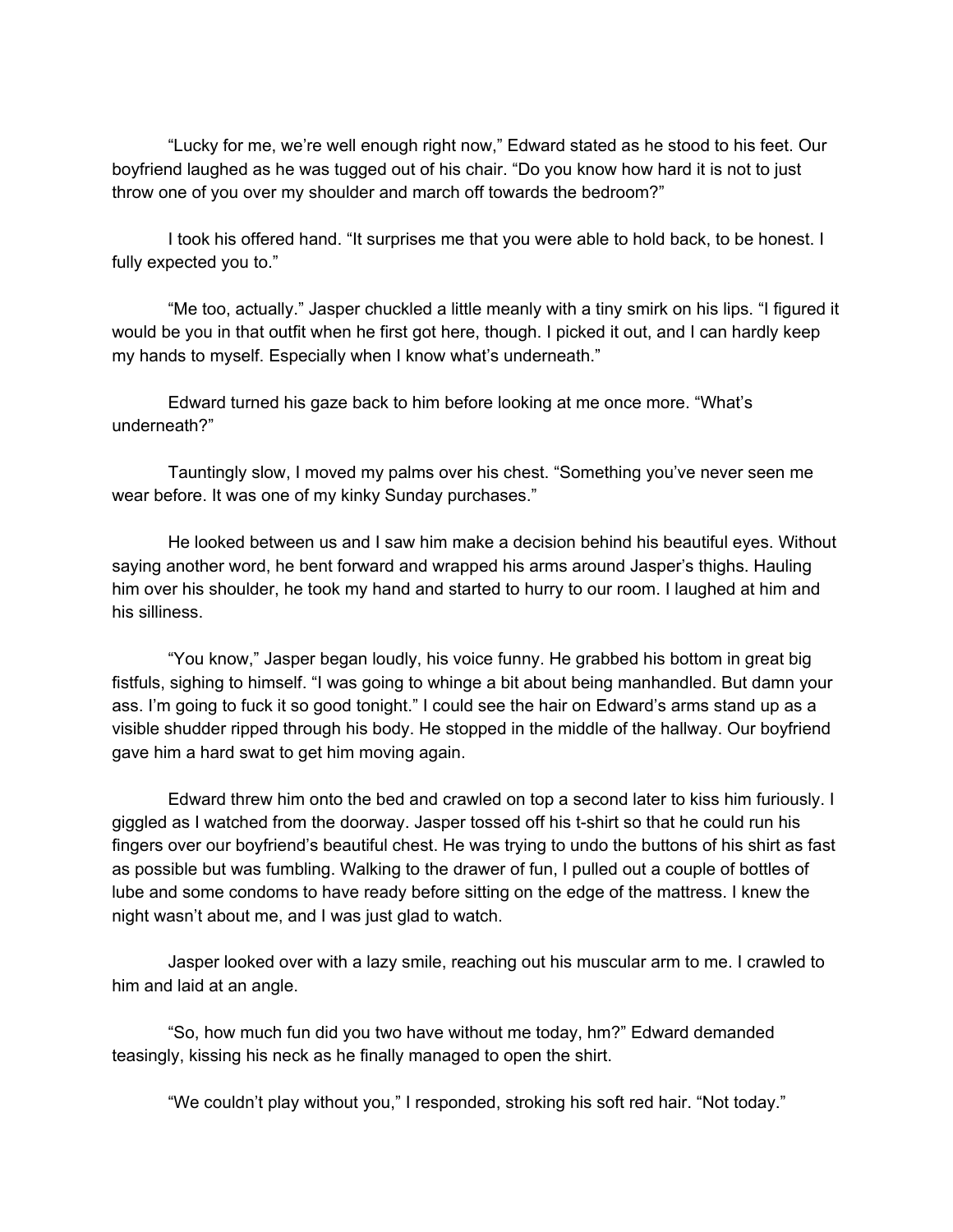"It wasn't even brought up, but it was tempting in the shower. I need you on that bench," Jasper asserted seductively as he moved his hand up to my face. He turned my chin to the side a little so that we could kiss slowly. His tongue curled over my top lip, his fingers sliding down my chest to rest on my hard beating heart.

"There are so many places and ways I need you both," I purred, my forehead against his. "My sweet men."

Edward began to kiss down his exposed pec, his hands smoothing down the front of his slacks. "Goddamn, why do I have to work tomorrow? Goddammit," he repeated, working the button free. "I can't call in." He didn't even stop talking to himself as he tugged Jasper's pants off his legs so that he was just in his underwear with his shirt open.

"Slow down, darling," he laughed as he reached for him. "We have time."

"We have forever," I promised, running my fingers through his hair again. Quickly, he nodded his head, swallowing as he did.

Flicking between us, he came back up to look in our eyes. "I know. I'm just excited, and I need you both so badly. I have to feel you and make sure you're both real. I have to show you how happy you make me."

"And he intends to do that through blowjobs," I taunted, sliding my hand down Jasper's torso. Chuckling, he wiggled his eyebrows before kissing my lips lightly.

"I plan on doing that by fucking both of you until the driver gets here," our lover earnestly stated.

"Edward," I laughed, pulling him into a kiss. "You have to get some rest or at least a shower."

"Yes, and the shower is perfect for fucking," he smirked. "I'll sleep later. You're more important."

Jasper rolled him over so that he was on his back before straddling his waist. He flung his shirt to the floor before he began to peck around Edward's tattoo. His strong hands smoothed up his arms, pushing them over his head. Their fingers twisted together.

"I love you," Edward said with a smile as he adoringly looked up at him.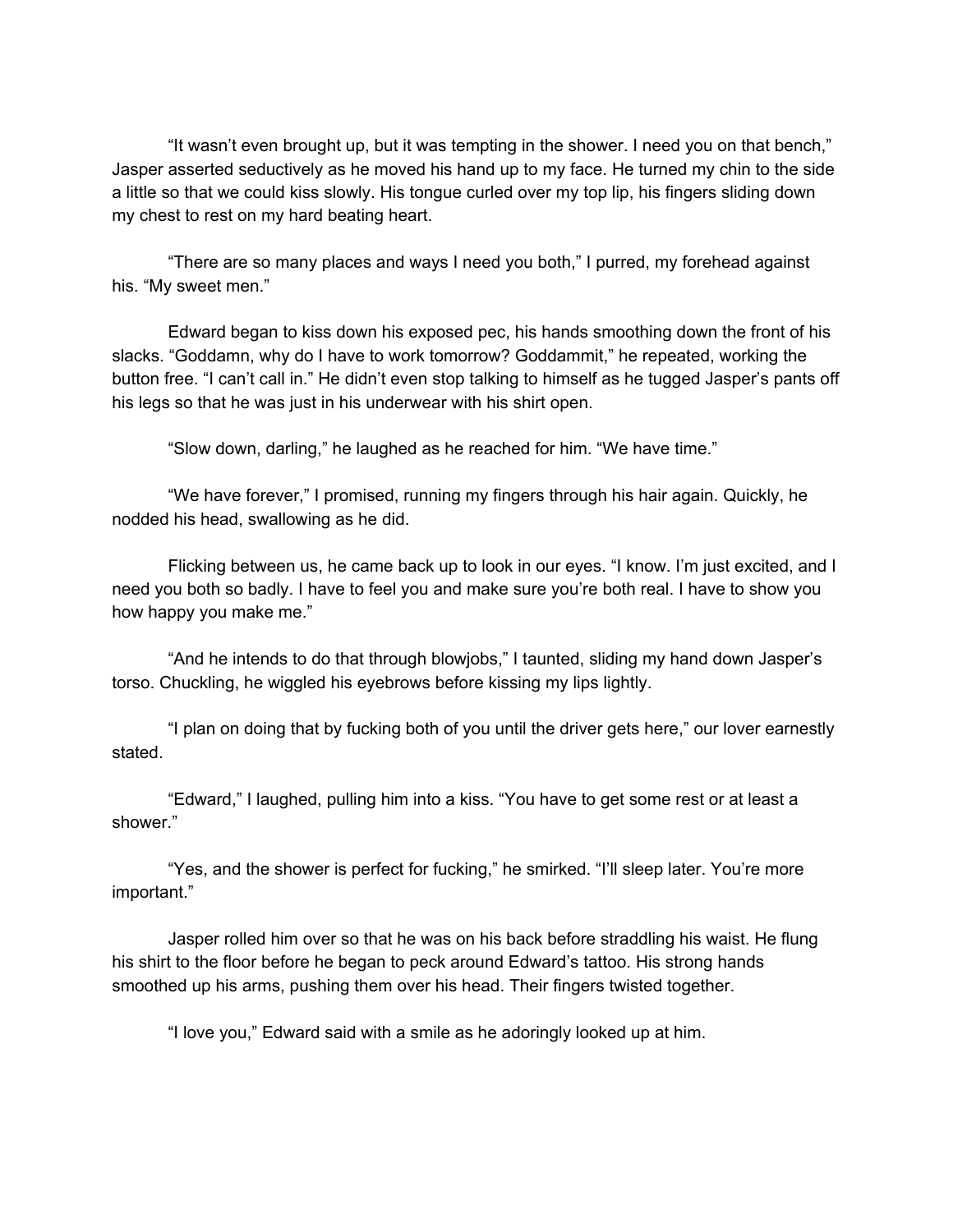Smiling as he kissed his lips, Jasper finally releasing him from his grip. "I love you, too." He nipped down his stomach, working on the button of his blue jeans. They promptly came off, throwing his boxers to the floor as well. Edward sat up to push them down his ass.

Straddling his thighs, their erections rubbing together as they made out aggressively. Our sweet love's hands brushed over his shoulders and into his curly hair. Jasper reached for me, not breaking their kiss.

"Darling, we're forgetting someone," he purred. Edward also reached for me. "You're still dressed."

"Don't worry about me. I'm having fun watching," I promised. I knew how special the moment was between them, and I would not interrupt it.

Sitting on his knees, he brought me into his grasp to kiss me furiously. Jasper's hand went to my ass, squeezing it as Edward's began to slide up my thigh. They worked together to push the silky dress over my head.

"Oh, I remember this one," our boyfriend murmured as his palm slipped up my back. "I see why you thought I would carry her off. If I had known…"

I giggled as he pulled me down to him, bending me over so that I could kiss him with his fingers in my hair. As I did, Jasper began to move down his stomach, caressing and licking as he did. He shifted me so that I was straddling our boyfriend's waist above his erection as we continued to make out. His thick fingers moved over my shoulders as he pecked up my spine.

Whimpering against Edward's lips, his hands tightening on my thighs as he grinned. When he started to kiss his way down my back, Jasper simply proceeded until he had his hard-on in his mouth. Moaning loudly, his head fell onto the pillows. I glanced over my shoulder to watch.

"He's so good with his mouth," I whispered dirtily into Edward's ear as my other hand smoothed through Jasper's curls. He pulled me roughly to him, flat against his chest to attack my lips. Kissing up between my legs from behind, I felt the other beautiful man slide my teddy to the side to lick my bare skin.

"You're so wet," he sighed, his tongue dipping into me. Edward grabbed my ass hard, spreading my thighs. Our boyfriend pushed a finger inside of me, teasing me a little.

"Jasper," I moaned, bucking back against him. When I did, Edward's erection rubbed deliciously against me. He had his hand wrapped around him, and slowly he began to jerk him off against my clit. "Oh, my God," I whimpered as I buried my face in his neck. Jasper's tongue rolled between my legs.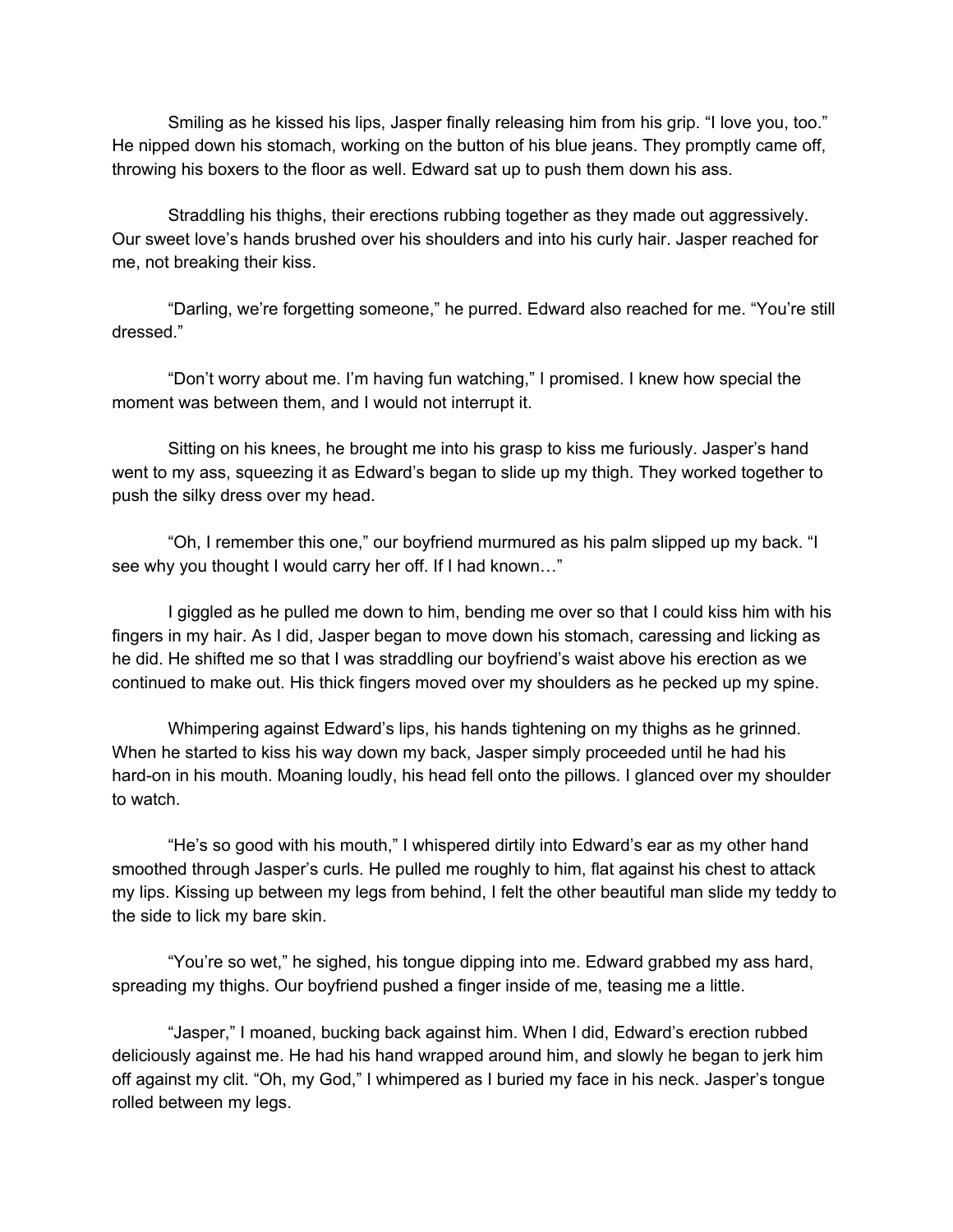"Darling, pass me the lube."

"Do you really need it?" I squeaked as he added another finger. I was so wet that I was literally dripping. Hot and sticky, I could feel it on my thighs.

He chuckled before slapping my ass. "It's not for you." Then he pulled his fingers out, grabbed my hips, and slammed me down onto Edward's erection. We both groaned and gasped at the intense sensation. Neither of us was expecting it.

As I rode him slowly, Jasper got between his legs and began to tease Edward with his slick fingers. His face was bright red, and his eyes wide with arousal. His mouth hung open as he moaned wantonly while his hands tightened around my hips.

"Play with her clit," our boyfriend commanded sensually as he added another finger.

All he had to do was touch it, and I came all over him while shaking. Edward grasped my hips, holding me still on him. He was trying not to finish too quickly. When I could move, I slid off to the side.

"Does it feel good?" I smiled as I kissed his lips lightly. He nodded his head aggressively.

"How do you want to be fucked, my darling?" Jasper inquired as he took his erection into his mouth, continuing to finger him. He hummed like it was the most delicious thing he had ever tasted. "I want it to be perfect for you."

He swallowed heavily, his voice soft. "I want to ride you."

Jasper smiled, crawling up his body to kiss him. Edward hurriedly flipped their positions, straddling his waist. I placed the condom on his chest before lying beside him. Our boyfriend was busily adding what was probably way too much lube. But for his peace of mind, it never would be.

"I'm not sure how to do this," he admitted bashfully. Jasper pulled him into a kiss, his other hand going between their legs to play with himself. He teased his entrance for a moment.

Slowly and carefully, Edward took over and pushed him inside for the first time. His eyelids slid shut as his head fell back after he adjusted. After a minute, he pressed down on him entirely. Jasper's fingers rested on his thighs, watching him as he stayed motionless.

"Yes," he breathed, holding his own erection in his hand as he started to rock. His lovely green eyes rolled into the back of his head. Taking over, Jasper jerked him off in rhythm with his movement. "Oh, fuck…"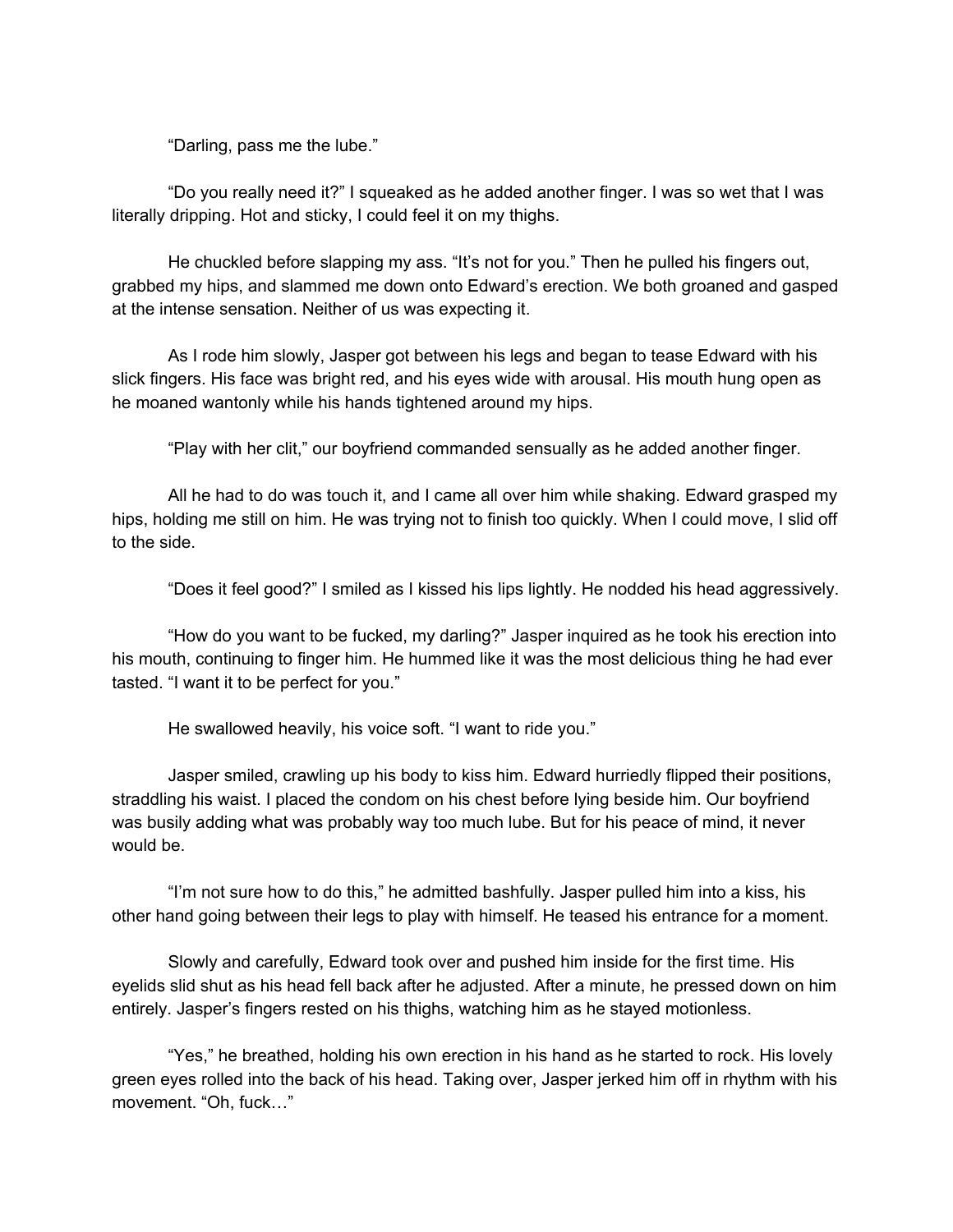"Is it okay?"

"God, yes," he moaned.

As he got more comfortable and secure, he began to bounce harder and faster. It was clear that Edward was losing himself. Sweat dotted his forehead and neck, his skin bright pink. He groaned louder than I had ever heard before, cumming so hard that it shot up Jasper's stomach.

Falling forward, Edward kissed him as he stayed perfectly still. "Can you handle more, darling?" Slowing, he nodded because he couldn't speak. "Get on your knees for me."

Eagerly, Edward moved off of him beside me. We were face to face, smiling at each other. He brought me into a quick kiss as he rested on his elbows. Jasper was obviously more experienced and more confident, sliding into him in one easy go.

"Oh, oh, oh…" His head fell into my breasts.

"Are you okay?" Jasper repeated his question, scared to hurt him.

"Your cock is bigger than Bella's," he said in my chest. I couldn't help but giggle a little. "I've felt nothing like it before."

"Do you want me to stop?" Jasper asked. In answer, he began to roll his hips against him. Expertly moving with him, he guided him with his hands on his waist.

Suddenly, Edward hooked his arms around my thighs and shifted me so that his face was between my legs.

"Oh!" Gasping, I was immediately thrown into ecstasy. He was enjoying himself, cursing ferociously against my skin. My heels dug into his back. Jasper started to rub my ankle, smiling as he watched us. Edward got me off twice in quick succession.

"Fuck, I'm going to cum again," he almost yelled as he laid his head on my belly. Reaching underneath him, he took his reawakened cock into his hand and began to play with himself. "Yes! Oh, fuck, yes... fuck me harder," he growled, bouncing against him.

When he did once more, Jasper could no longer take it and cussed loudly before falling forward against his back. Everyone was panting, and the two men were shaking. Slowly, Edward brought my legs down from his shoulders, moving to peck my lips.

"How are you?" I coyly whispered when Jasper went to throw away the condom.